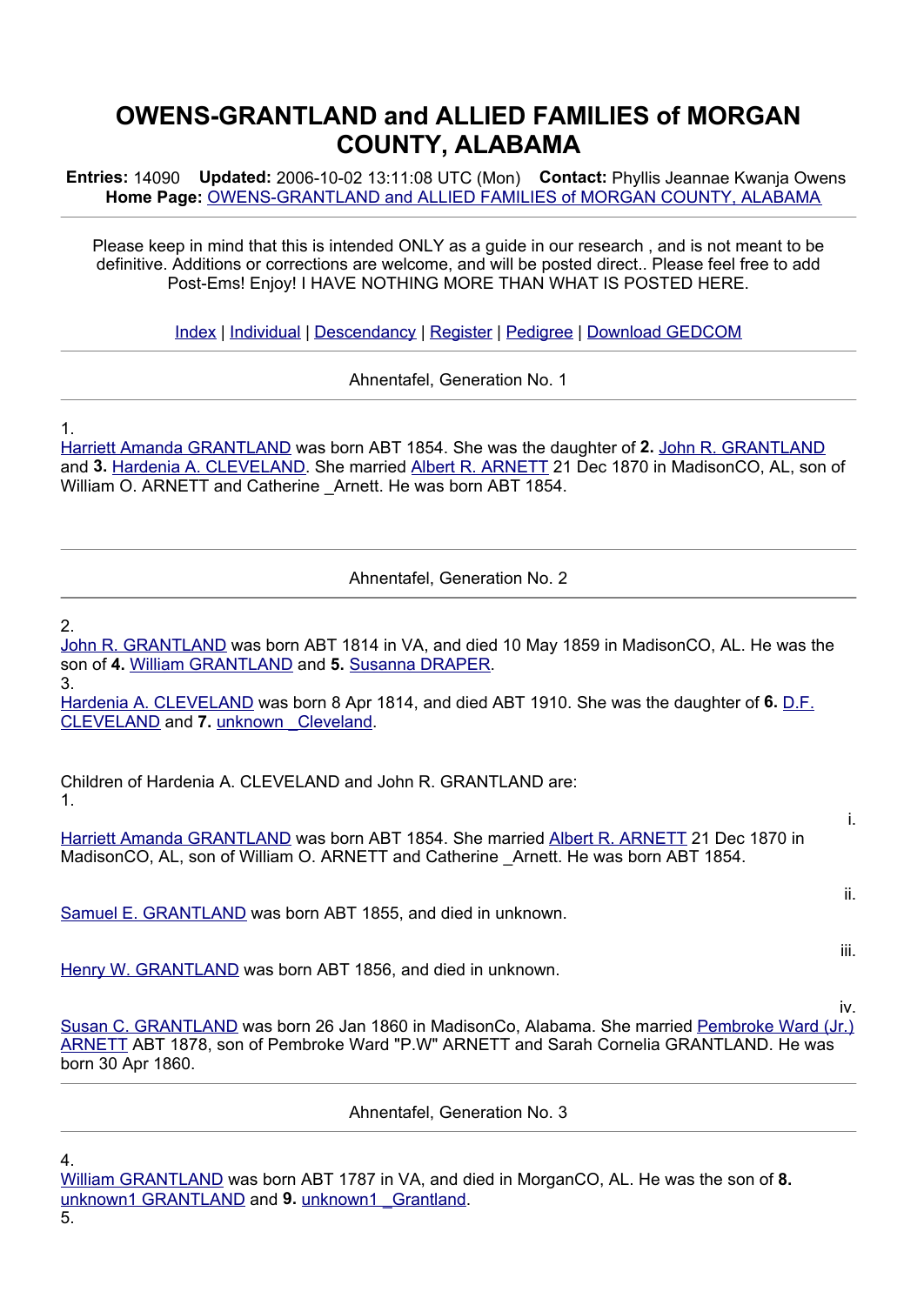Susanna DRAPER was born 1789, and died AFT 1850. She was the daughter of **10.** David DRAPER and 11. Elizabeth Draper.

Children of Susanna DRAPER and William GRANTLAND are:

Sarah E. GRANTLAND was born ABT 1809. She married David M. IRONS 20 Dec 1849. He was born ABT 1809.

William Draper GRANTLAND was born 1810 in Virginia, and died 21 Jan 1858 in MorganCo, Alabama. He married Anna Marina HARRIS 13 Nov 1832 in MadisonCo, Alabama. She was born 1812 in VA.

```
Walter GRANTLAND was born 1810 in Virginia, and died 1854 in MorganCo, Alabama.
2.
```
John R. GRANTLAND was born ABT 1814 in VA, and died 10 May 1859 in MadisonCO, AL. He married Harriett J or C. LOONEY 22 Aug 1838 in MadisonCO, AL, daughter of John Warren (Sr.) LOONEY and Nancy CAMPBELL. She was born ABT 1816. He married Hardenia A. CLEVELAND 12 Dec 1853 in MadisonCo, Alabama, daughter of D.F. CLEVELAND and unknown \_Cleveland. She was born 8 Apr 1814, and died ABT 1910.

Mary E. GRANTLAND was born 1815 in MadisonCO, AL. She married William D. RAY 8 Apr 1829 in MadisonCO, AL. He was born ABT 1800 in VA.

vi.

vii.

v.

i.

ii.

iii.

iv.

Thomas Edward (Elijah) GRANTLAND was born 22 Sep 1819 in MadisonCO, AL, and died 15 Jun 1899 in MadisonCO, AL. He married **Emaline BREEDING 5 Jan 1846 in MadisonCO, AL, daughter of Samuel** BREEDING and Tilitha WINTON. She was born 15 Sep 1826 in MadisonCO, AL, and died 1870-1921.

Lucy Jane GRANTLAND was born 1821 in VA. She married William A. (Jr.) ROGERS 20 Nov 1839 in MorganCO, AL, son of William Aduston (Sr.) ROGERS and Caroline Frances THOMPSON. He was born 11 Dec 1820 in MorganCO, AL, and died 12 Apr 1849.

viii.

Ann M. GRANTLAND was born 16 Sep 1822 in AL, and died 25 Apr 1871 in Mississippi. She married Lee Edgar PRATT ABT 1846. He was born 11 Dec 1821 in KY, and died 20 Jan 1889 in Mississippi.

Eliza GRANTLAND was born ABT 1824 in MadisonCo, Alabama. She married unknown1 LOWE ABT 1842. He was born ABT 1824.

x.

xi.

ix.

James B. "Jim" GRANTLAND was born 1829 in MadisonCO, AL, and died AFT 1880 in . He married Mary Ann WINTON 2 Nov 1852 in MorganCO, AL, daughter of William West WINTON and Elizabeth BREEDING. She was born 1834 in MorganCO, AL, and died 1914 in .

Henry W. GRANTLAND was born 5 Aug 1832 in MadisonCO, AL, and died 17 Feb 1926 in Nashville, DavidsonCO, TN. He married Maria F. OWEN 3 Feb 1857 in MadisonCO, AL, daughter of Thomas J. (Sr.) OWEN and Mary C. JAMAR. She was born 1838, and died ABT 1860 in unknown. He married Elizabeth P. "Lizzie" EDWARD(s) 7 Apr 1860 in MadisonCO, AL. She was born ABT 1846 in AL.

6.

D.F. CLEVELAND was born ABT 1794.

7.

unknown Cleveland was born ABT 1794.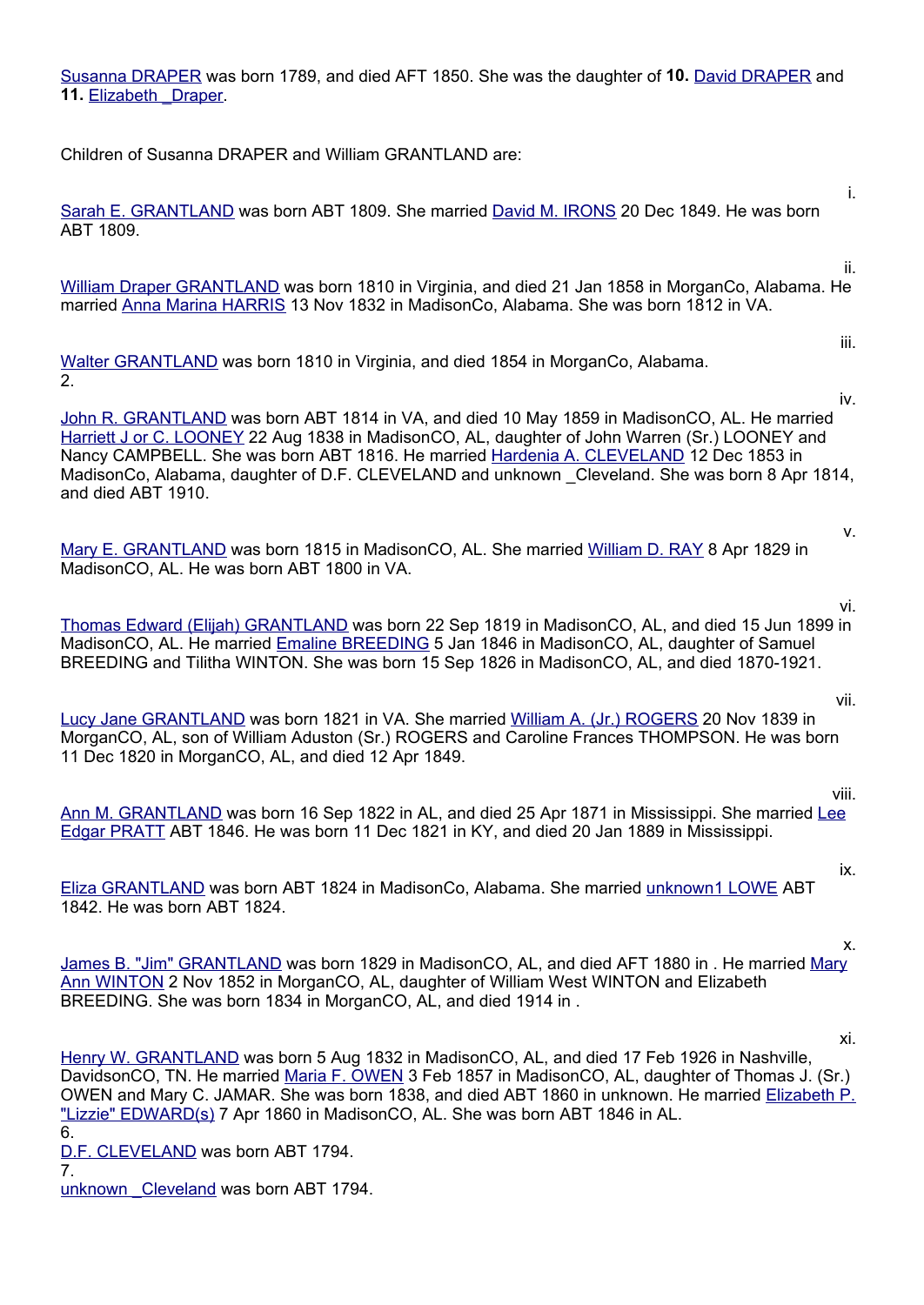Child of unknown \_Cleveland and D.F. CLEVELAND is: 3.

Hardenia A. CLEVELAND was born 8 Apr 1814, and died ABT 1910. She married John R. GRANTLAND 12 Dec 1853 in MadisonCo, Alabama, son of William GRANTLAND and Susanna DRAPER. He was born ABT 1814 in VA, and died 10 May 1859 in MadisonCO, AL.

## Ahnentafel, Generation No. 4

8. unknown1 GRANTLAND was born ABT 1765. 9.

unknown1 Grantland was born ABT 1765.

Children of unknown1 \_Grantland and unknown1 GRANTLAND are:

Thomas B. GRANTLAND was born ABT 1785 in . He married Ann Eppes POWELL 24 Dec 1816 in Huntsville, MadisonCO, AL, daughter of John Peyton (Sr.) POWELL and Tabitha HARRIS. She was born 1785 in VA.

4.

ii.

i.

ii.

i.

i.

William GRANTLAND was born ABT 1787 in VA, and died in MorganCO, AL. He married Susanna DRAPER 23 Dec 1807 in FluvannaCO, VA, daughter of David DRAPER and Elizabeth \_Draper. She was born 1789, and died AFT 1850.

10. David DRAPER was born ABT 1767 in VA, and died 1827 in AL. 11.

Elizabeth Draper was born ABT 1767, and died in unknown.

Children of Elizabeth \_Draper and David DRAPER are:

David DRAPER was born ABT 1784 in FredricksburgCO, VA, and died 1850 in AL. He married Mary STEVENS ABT 1809. She was born 1789 in SC, and died ABT 1820. He married Mary QUINN 5 Jan 1824 in AL, daughter of John QUINN and Elizabeth MORGAN. She was born 25 Dec 1785 in York District, SC.

John Samuel DRAPER was born ABT 1789. 5.

 iii. Susanna DRAPER was born 1789, and died AFT 1850. She married William GRANTLAND 23 Dec 1807 in FluvannaCO, VA, son of unknown1 GRANTLAND and unknown1 Grantland. He was born ABT 1787 in VA, and died in MorganCO, AL.

Walter J. DRAPER was born ABT 1792 in VA, and died Feb 1868. He married Elizabeth Ann WINTON ABT 1817, daughter of McClellan WINTON and Sally WEST. She was born 1798 in VA.

Jane Rowe DRAPER was born ABT 1795.

Elizabeth DRAPER was born ABT 1797. She married unknown1 WHITTON ABT 1815. He was born ABT 1797.

iv.

v.

vi.